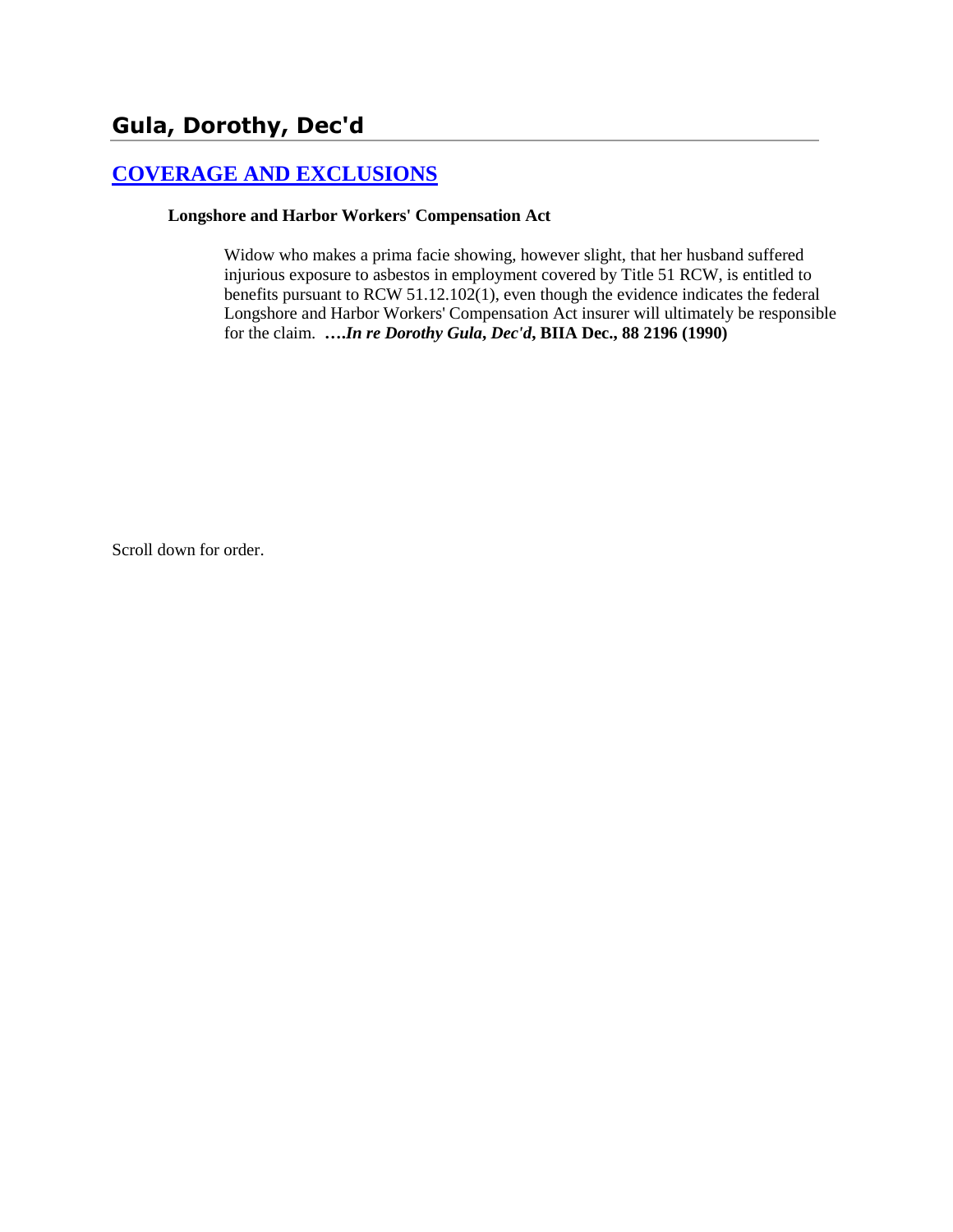#### **BEFORE THE BOARD OF INDUSTRIAL INSURANCE APPEALS STATE OF WASHINGTON**

**)**

**IN RE: DOROTHY L. GULA, DEC'D ) DOCKET NO. 88 2196**

**CLAIM NO. K-661099 ) DECISION AND ORDER**

APPEARANCES:

Widower-Petitioner, George Gula, by Thomas C. Phelan

Employer, Kaiser Shipyards, by None

Department of Labor and Industries, by The Office of the Attorney General, per Bonnie Y. Terada, Assistant

This is an appeal filed by George Gula, surviving widower of the deceased claimant, Dorothy L. Gula, on June 6, 1988 from an order of the Department of Labor and Industries dated April 7, 1988. The Department order reaffirmed an order dated January 14, 1988, and rejected the claim for the reasons that the evidence failed to reveal any exposure to asbestos in employment covered under the industrial insurance laws of the state of Washington, and that Mrs. Gula's death on February 13, 1988 resulted from a disease (mesothelioma) arising from exposure to asbestos in the course of employment subject to federal jurisdiction under the Longshore and Harbor Workers' Compensation

## Act. **REVERSED AND REMANDED**.

# **DECISION**

 Pursuant to RCW 51.52.104 and RCW 51.52.106, this matter is before the Board for review and decision on a timely Petition for Review filed by the Department of Labor and Industries to a Proposed Decision and Order issued on March 7, 1990 in which the order of the Department dated April 7, 1988 was reversed, and the matter remanded to the Department with instructions to issue an order setting aside and holding for naught its April 7, 1988 order; to issue an order allowing Dorothy Gula's claim for benefits pursuant to RCW 51.12.102 and to provide claimant such benefits as she may be entitled to under Title 51; and to issue an order allowing George Gula's claim for widower's benefits pursuant to RCW 51.12.102, and to provide Mr. Gula such benefits as he may be entitled to under Title 51.

The Board has reviewed the evidentiary rulings in the record of proceedings and finds that no prejudicial error was committed and said rulings are hereby affirmed.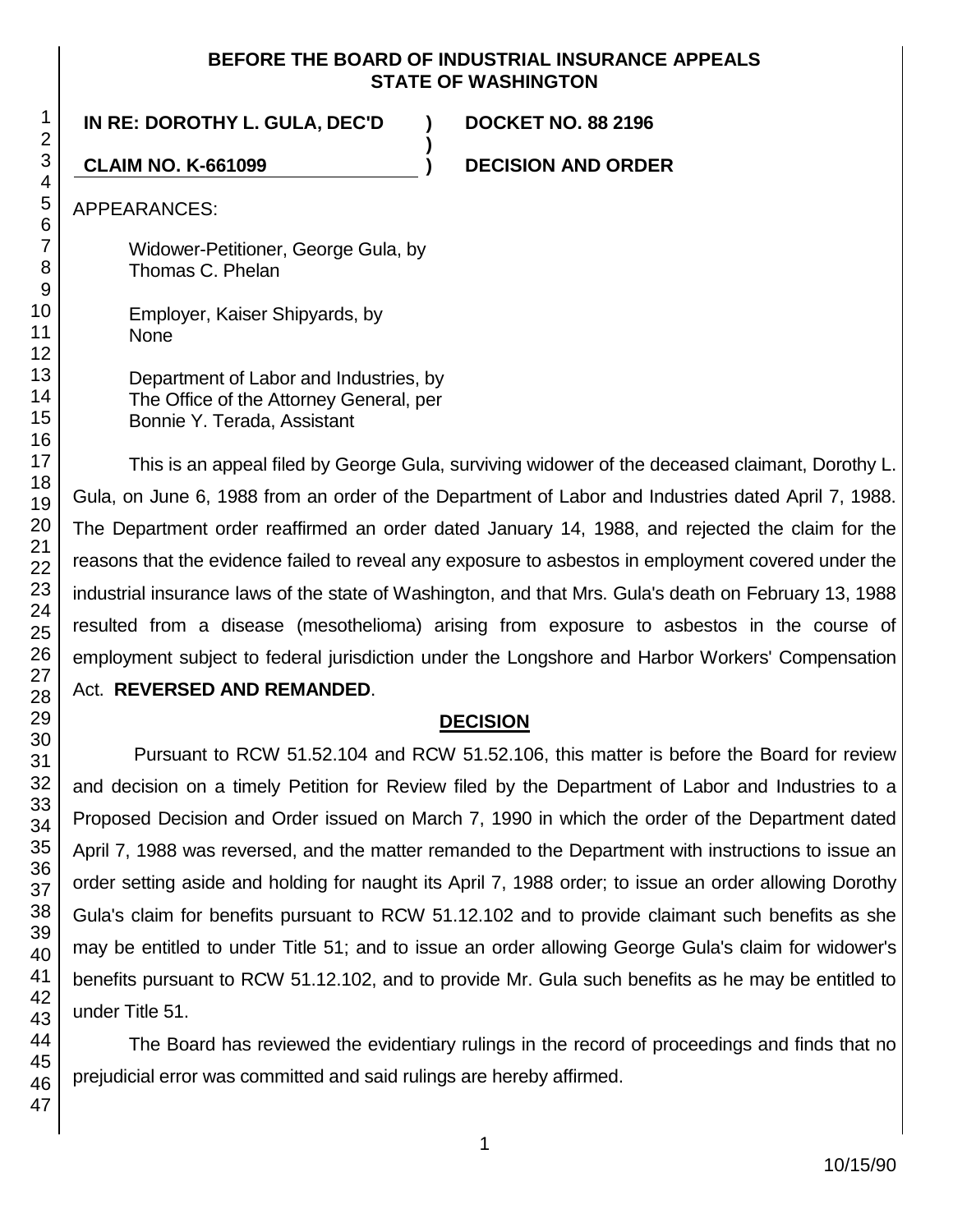Although we are basically in agreement with the analysis contained in our Industrial Appeals Judge's Proposed Decision and Order, we have granted review in order to more accurately delineate the Department's responsibility regarding these claims. While we are convinced that the Department must pay interim pension benefits on these claims pursuant to RCW 51.12.102(1), the Proposed Decision and Order goes too far and directs the Department to allow the worker's and widower's claims. That is, the Proposed Decision and Order would let the federal insurer off the hook completely. It is that aspect of the Proposed Decision and Order with which we disagree.

Mr. Gula, the widower, has made a bare prima facie showing of entitlement to interim benefits. That is, he has shown that:

> (a) there are objective clinical findings to substantiate that the worker has an asbestos-related claim for occupational disease and (b) the worker's employment history has a prima facie indicia of injurious exposure to asbestos fibers while employed in the state of Washington in employment covered under this title.

RCW 51.12.102(1). At the same time, however, under RCW 51.12.100 as well as 51.12.102, the great preponderance of the evidence indicates that it is the federal program insurer, not the Washington State Fund, which is ultimately responsible for this claim. That is, a right or obligation exists under the maritime laws of the United States for Mrs. Gula's total permanent disability and subsequent death.

The Department therefore correctly followed the mandate of RCW 51.12.102(1) and rendered "a decision as to the liable insurer", i.e., the federal program insurer under the Longshore and Harbor Workers' Compensation Act. The error in the Department order lies not in that determination, but in the Department's failure to "continue to pay benefits until the liable insurer initiates payments ...." RCW 51.12.102(1). The whole point of RCW 51.12.102 is to avoid delays in the payment of benefits resulting from a state/federal jurisdictional dispute. From the evidence presented to the Department and to us, Mrs. Gula's and her surviving widower's claims should ultimately be accepted under the Longshore and Harbor Workers' Compensation Act. At the same time, however, Mr. Gula is entitled to payment of pension benefits now because there is a prima facie showing, however slight, of injurious exposure to asbestos in employment covered by Title 51 RCW.

The Department's own regulation, WAC 296-14-600(4), requires this result. It provides:

(2) Whenever the department has determined to pay benefits pursuant to chapter 271, Laws of 1988, the department shall render a decision as to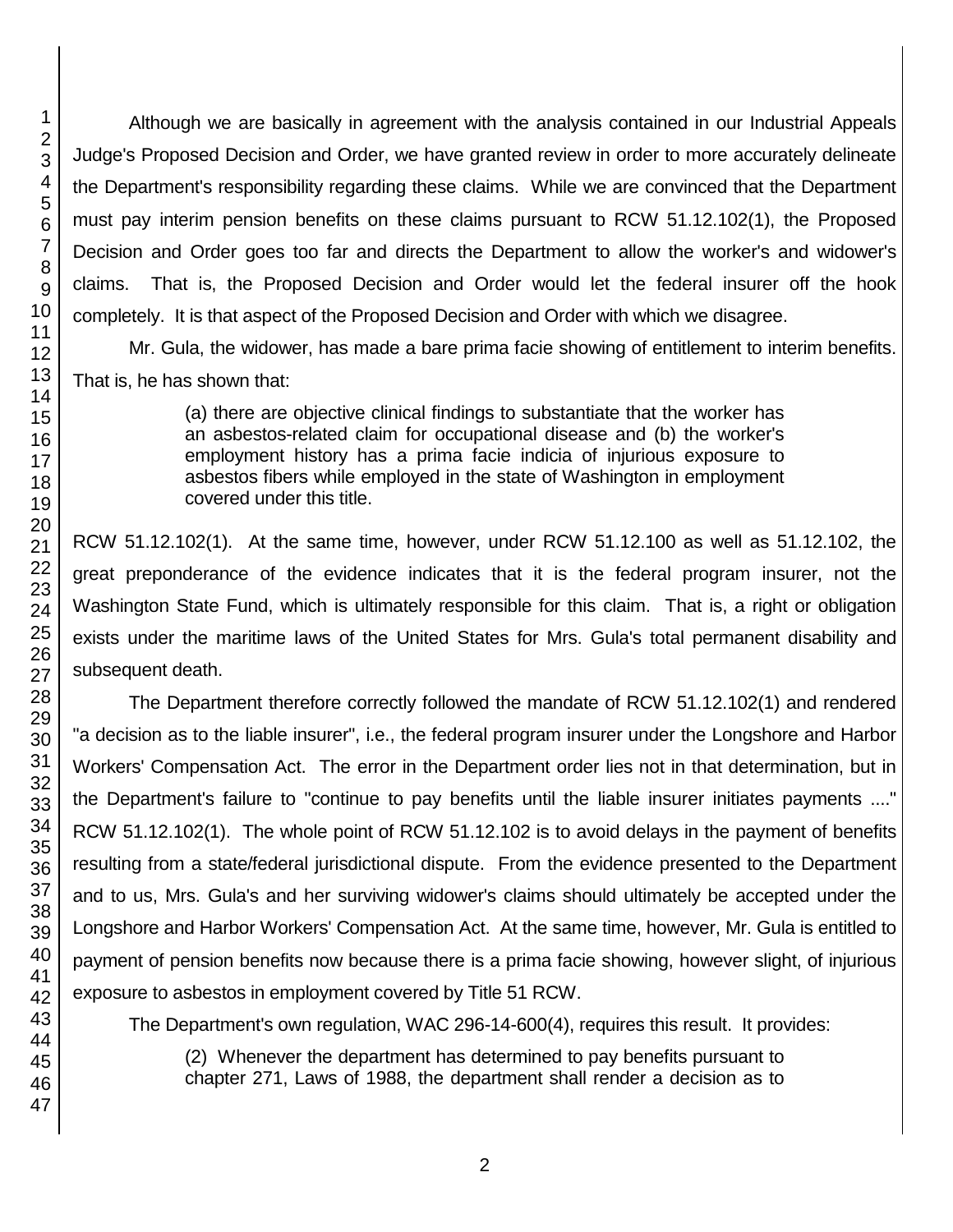the liable insurer and shall continue to pay benefits until the liable insurer initiates payments or benefits are otherwise properly terminated.

The department shall render its decision in a final order as provided in RCW 51.52.050.

Initiation of payments by a liable insurer shall be deemed to occur on the date such insurer issues a check or warrant or otherwise remits to the worker, beneficiary, or any provider any payment of any benefits owed by such insurer on the claim for asbestos.

. . . .

(4) If benefits are paid by the department from the medical aid fund on an asbestos-related claim, and it is determined by the department that such benefits are owed to the worker or beneficiary by an insurer under the maritime laws of the United States or by another federal program other than the Federal Social Security, Old Age Survivors and Disability Insurance Act, 42 U.S.C., the department shall pursue such insurer or program to recover such benefits as may have been paid by the department.

The determination by the department shall be expressed in final order as provided by RCW 51.52.050.

The Department correctly followed the statute as interpreted by the WAC by issuing "a final order as provided by RCW 51.52.050" determining that the federal program insurer was liable. Where the Department erred was in failing to pay interim pension benefits as also required by the statute and WAC.

The Department has admitted, in the stipulated facts, Exhibit 2, that Dorothy L. Gula was exposed to airborne asbestos fibers while on land on the employer's job-site. While this exposure was much less than the exposure she suffered aboard ships, it is sufficient to establish a "prima facie indicia of injurious exposure to asbestos fibers while employed in the state of Washington in employment covered under this title." RCW 51.12.102(1)(b). As the parties had previously stipulated that there were objective clinical findings to substantiate that the worker has an asbestos-related claim for occupational disease, all the criteria contained in RCW 51.12.102(1) have been met and benefits should be paid under the provisions of this statute. While ultimate responsibility may lie with the federal government under the provisions of the Longshore and Harbor Workers' Compensation Act, the widower, George Gula, has established a right to payment of interim benefits pursuant to the provisions of RCW 51.12.102.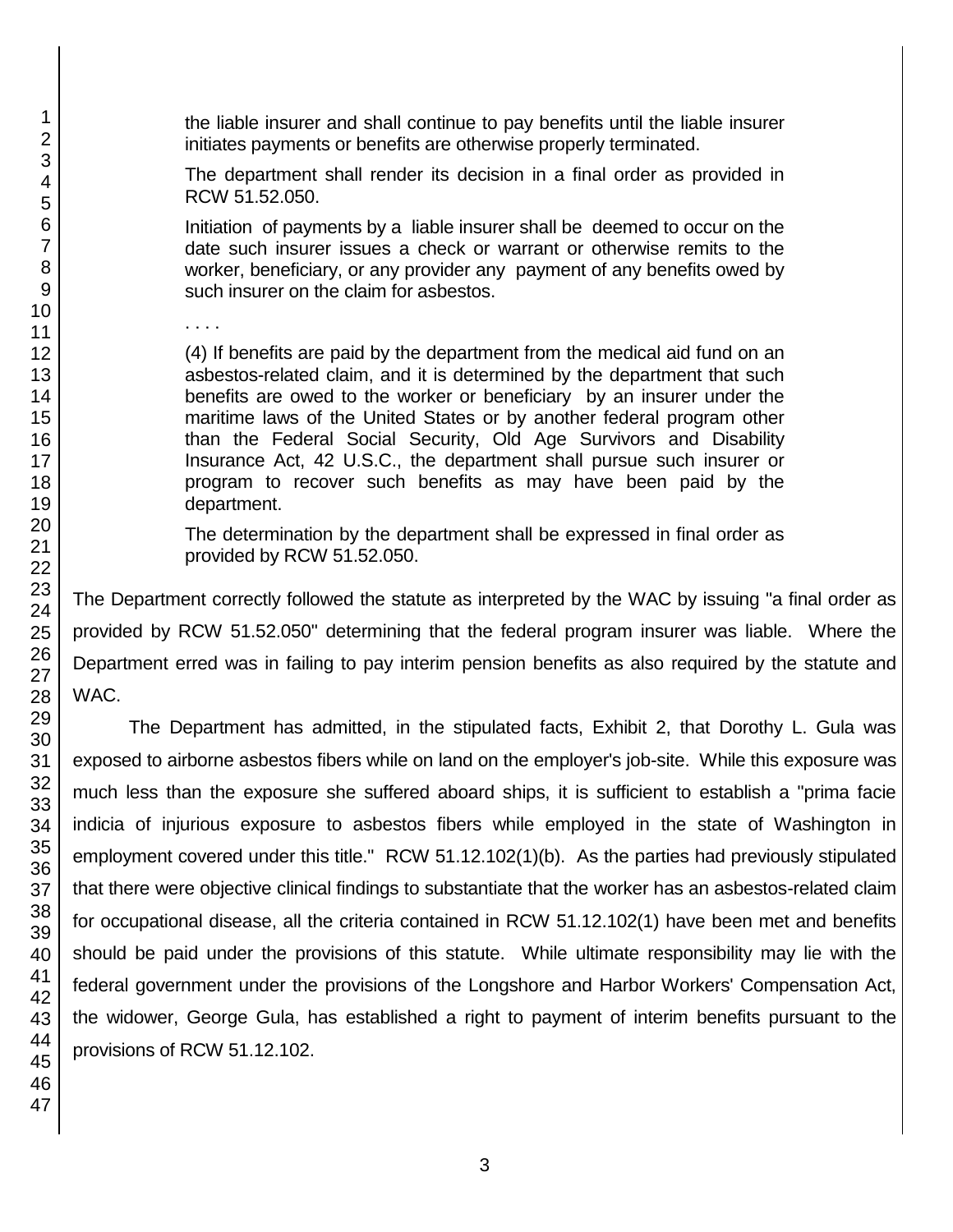## **FINDINGS OF FACT**

1. On October 12, 1987, the Department of Labor and Industries received an accident report from the claimant, Dorothy L. Gula, alleging that she had an occupational disease arising out of her employment at E.J. Bartells in 1944 and 1945. On January 14, 1988, the Department issued an order rejecting Mrs. Gula's claim for the reason that her injury (sic) occurred in the course of employment subject to federal jurisdiction (Longshore and Harbor Workers' Compensation Act).

On March 15, 1988, the Department received Mrs. Gula's protest and request that the Department reconsider its January 14, 1988 order. On March 25, 1988, the Department issued an order adhering to the provisions of its January 14, 1988 order. On March 28, 1988, the Department received a protest and request for reconsideration to the order dated March 25, 1988. On April 7, 1988, the Department issued an order affirming its January 14, 1988 order and as part of that order also denied George Gula's application for spousal benefits for the reason that Mrs. Gula's death resulted from a disease arising from exposure to substances in the course of employment subject to federal jurisdiction (Longshore and Harbor Workers' Compensation Act).

On June 6, 1988, a notice of appeal was filed with the Board of Industrial Insurance Appeals from the Department order dated April 7, 1988. On June 22, 1988, the Board issued an order granting the appeal, assigning Docket No. 88 2196 and ordering that proceedings be held on the issues raised.

- 2. Between February 1944 and March 1945 Dorothy L. Gula worked in the Kaiser Shipyards at Vancouver, Washington, for two employers, E.J. Bartells and Northwest Insulating.
- 3. Dorothy L. Gula was employed as a pipe insulator during the course of her employment at the Vancouver Shipyards, which entailed working in the hulls of ships where she would wrap pipes with asbestos insulation. During the course of her employment at the Vancouver Shipyards, Dorothy L. Gula was exposed to airborne asbestos fibers, both while she was engaged in insulating pipes on ships which were afloat on the Columbia River, a navigable waterway, and while she was at work in various parts of the shipyard on land.
- 4. Dorothy L. Gula died on February 13, 1988 from a condition diagnosed as malignant mesothelioma, and her death was a direct and proximate result of exposure to asbestos fibers during the course of her employment at the Vancouver Shipyards.
- 5. As the result of a biopsy performed on Dorothy L. Gula's lung tissue, asbestos fibers were detected significantly in excess of background levels, indicating occupational exposure to asbestos.